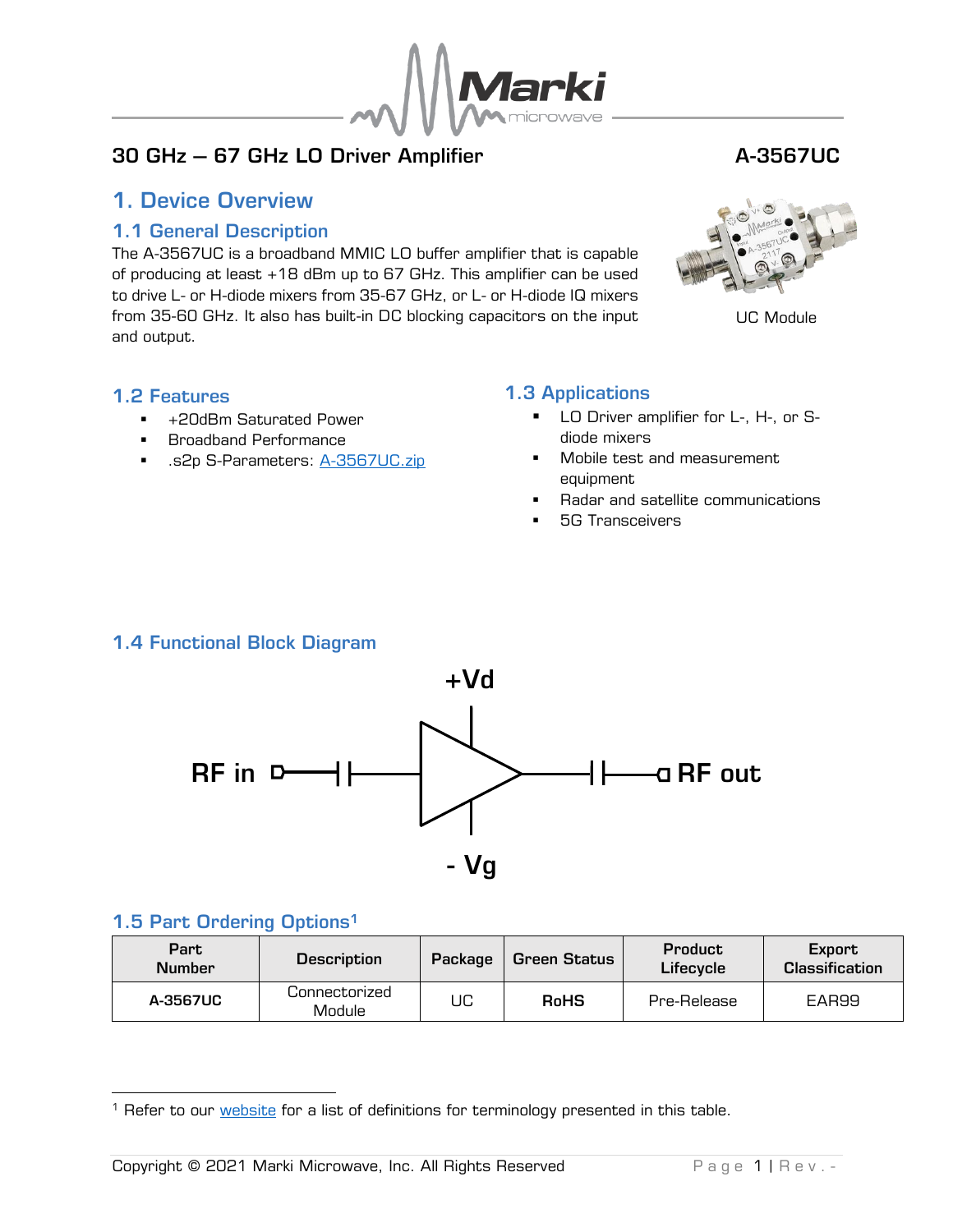

# Table of Contents

|    | 1.4 Functional Block Diagram  1         |  |
|----|-----------------------------------------|--|
|    |                                         |  |
|    | 2. A-3567UC Port Configurations and     |  |
|    |                                         |  |
|    | 2.3 A-3567UC Port Diagram  3            |  |
|    | 2.4 A-3567UC Port Functions 3           |  |
| З. |                                         |  |
|    | 3.1 Absolute Maximum Ratings 4          |  |
|    | 3.2 Package Information  4              |  |
|    | 3.3 Recommended Operating Conditions. 5 |  |

| <b>Revision History</b> |                      |                           |
|-------------------------|----------------------|---------------------------|
| <b>Revision Code</b>    | <b>Revision Date</b> | Comment                   |
| -                       | Mav 2021             | Datasheet Initial Release |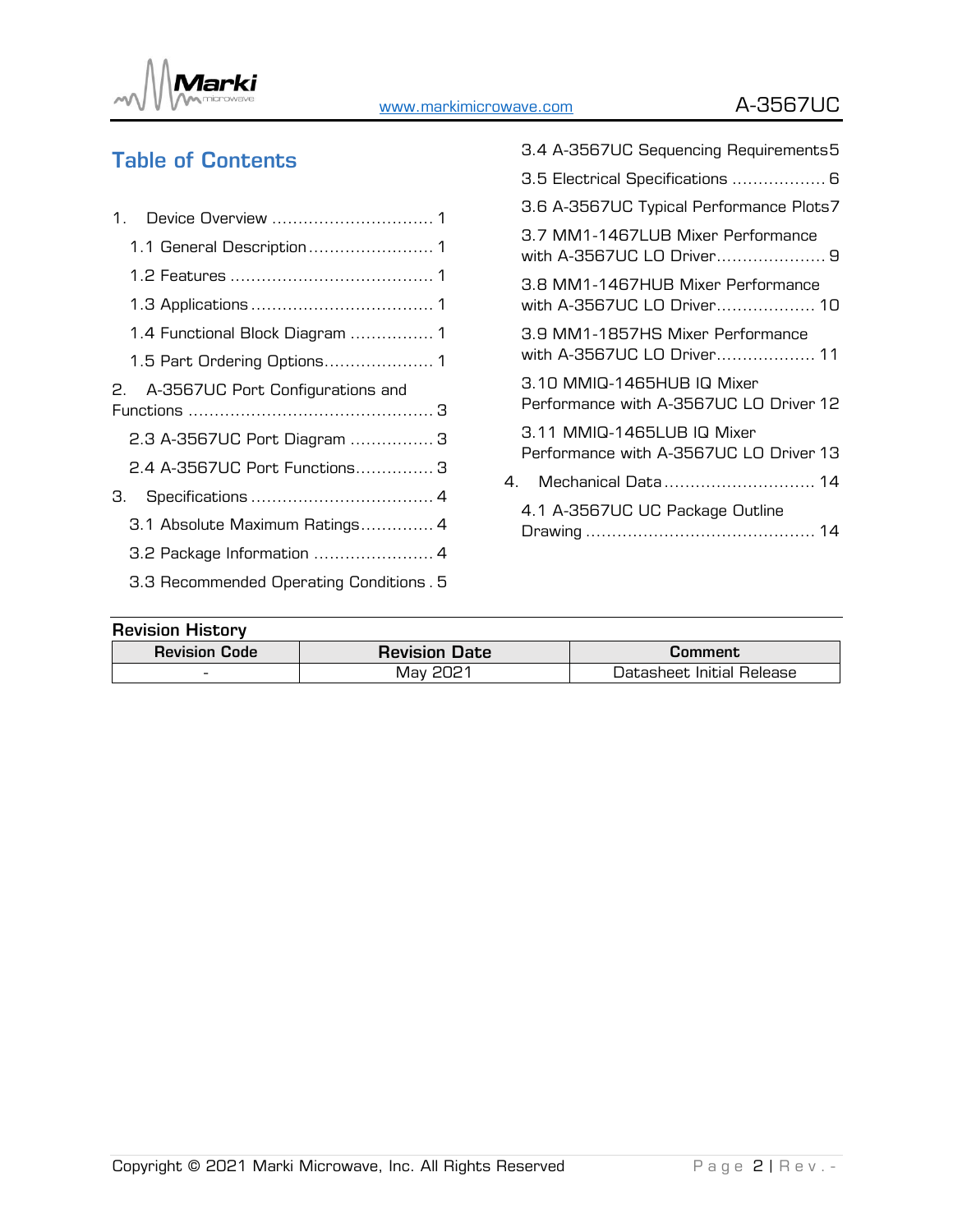

## <span id="page-2-0"></span>2. A-3567UC Port Configurations and Functions

## <span id="page-2-1"></span>2.3 A-3567UC Port Diagram

A port diagram of the A-3567UC is shown below.



## <span id="page-2-2"></span>2.4 A-3567UC Port Functions

| <b>Port</b> | <b>Function</b>         | <b>Description</b>                                                                                                                                                                                                                                                                                                                   | <b>Equivalent Circuit for</b><br>Package |
|-------------|-------------------------|--------------------------------------------------------------------------------------------------------------------------------------------------------------------------------------------------------------------------------------------------------------------------------------------------------------------------------------|------------------------------------------|
| RF In       | RF Input                | This is the RF Input port of the amplifier. It<br>is internally DC blocked and RF matched to<br>$50 \Omega$ .                                                                                                                                                                                                                        | RF In                                    |
| RF Out      | <b>RF</b><br>Output     | This is the RF Output port of the amplifier.<br>It is internally DC blocked and RF matched<br>to 50 $\Omega$ .                                                                                                                                                                                                                       | <b>RF Out</b>                            |
| Vd          | Drain<br>Supply<br>Pin. | The Vd pin supplies drain voltage to the<br>amplifier IC. Apply gate voltage Vg before<br>applying drain voltage.                                                                                                                                                                                                                    | Vd                                       |
| Vg          | Gate<br>Bias Pin        | The Vg pin supplies negative control voltage<br>to the amplifier and controls the amplifier<br>gain. The user should apply between -0.4V<br>and -0.6V to Vg pad before applying<br>positive DC voltage to Vd port. Lower<br>(more negative) voltages on Vg pad will<br>result in lower drain current and lower small<br>signal gain. | Vg                                       |
| GND         | Ground                  | Exterior housing must be connected to a<br>DC/RF ground potential with high thermal<br>and electrical conductivity.                                                                                                                                                                                                                  | <b>GND</b>                               |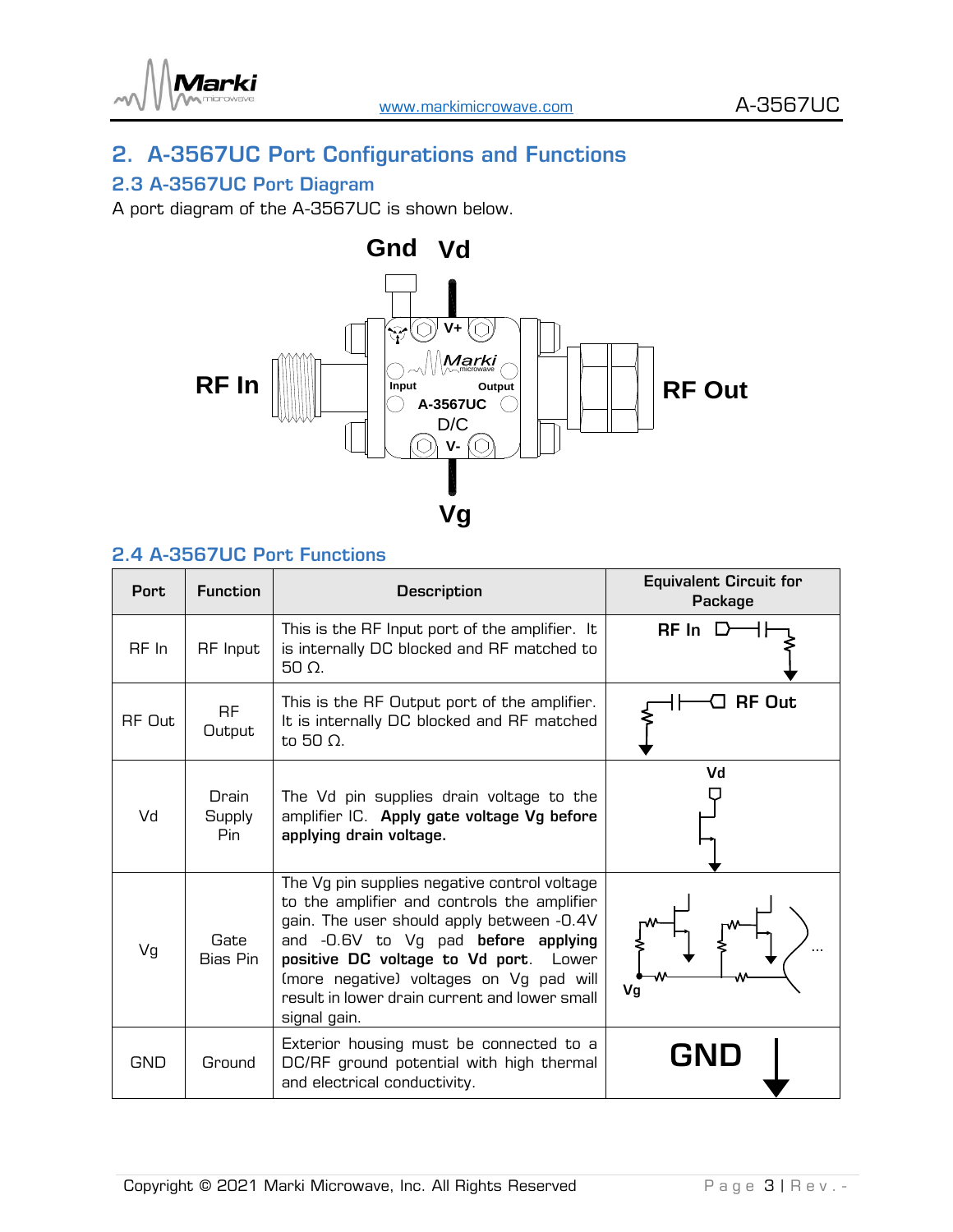

## <span id="page-3-0"></span>3. Specifications

## <span id="page-3-1"></span>3.1 Absolute Maximum Ratings

The Absolute Maximum Ratings indicate limits beyond which damage may occur to the device. If these limits are exceeded, the device may become inoperable or have a reduced lifetime.

| <b>Parameter</b>                         | <b>Maximum Rating</b> | <b>Units</b> |
|------------------------------------------|-----------------------|--------------|
| Positive Drain Supply Voltage (Vd)       | 4.5                   | V            |
| Total Positive Drain Supply Current (Id) | 600                   | mA           |
| Negative Bias Voltage (Vg)               | -2                    | V            |
| <b>RF Input Power</b>                    | $+22$                 | dBm          |
| <b>Operating Temperature</b>             | -40 to +85            | ۰C           |
| Storage Temperature                      | $-65$ to $+150$       | ۰C           |

## <span id="page-3-2"></span>3.2 Package Information

| Parameter | <b>Details</b>                                       | Rating            |
|-----------|------------------------------------------------------|-------------------|
| ESD       | Human Body Model (HBM), per MIL-STD-750, Method 1020 | OΒ                |
| Weight    | A-3567UC                                             | 11.8 <sub>g</sub> |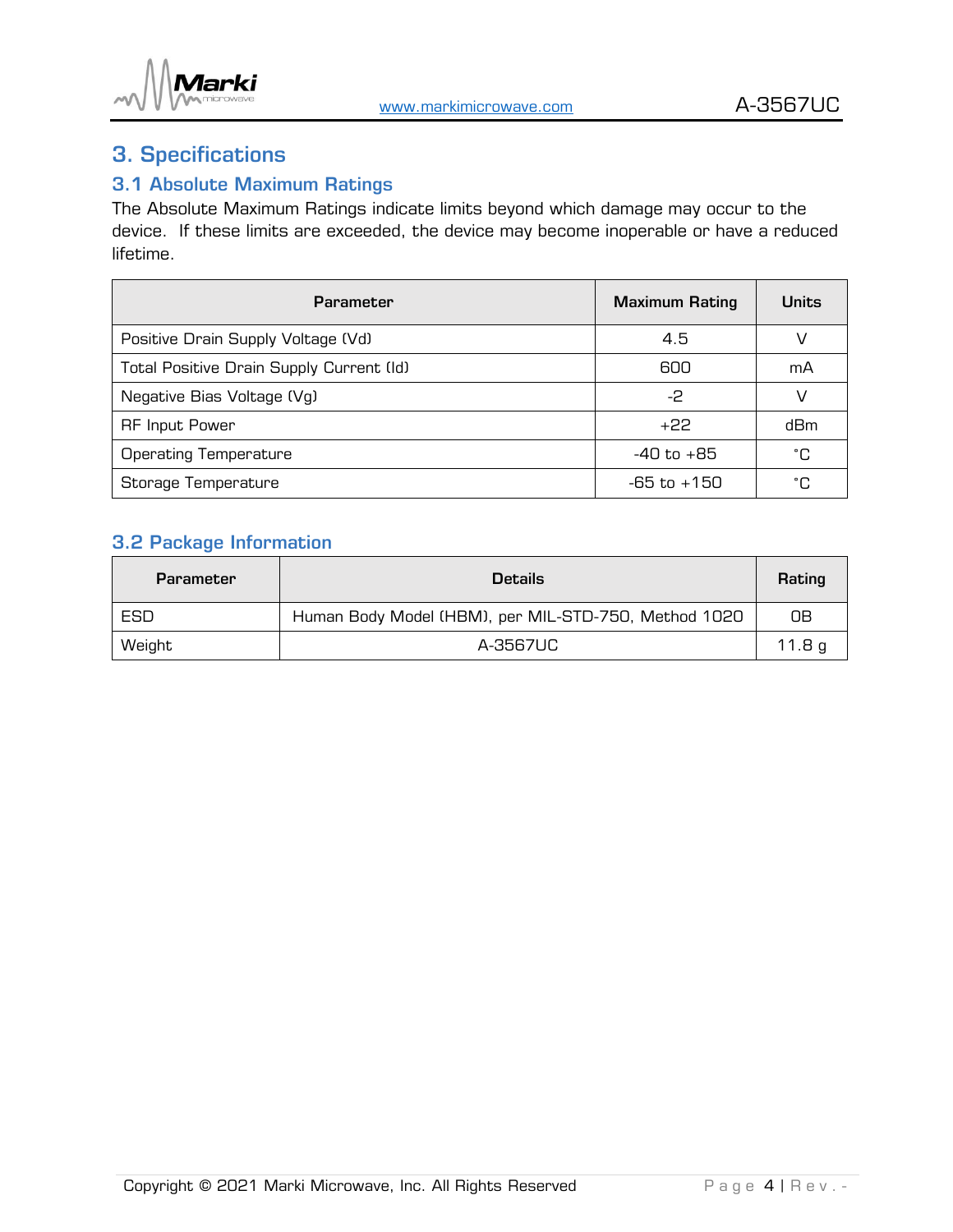

### <span id="page-4-0"></span>3.3 Recommended Operating Conditions

The Recommended Operating Conditions indicate the limits, inside which the device should be operated, to guarantee the performance given in Electrical Specifications Operating outside these limits may not necessarily cause damage to the device, but the performance may degrade outside the limits of the electrical specifications. For limits, above which damage may occur, see Absolute Maximum Ratings.

| <b>Recommended Operating Conditions</b>    | Min   | <b>Nominal</b>           | <b>Max</b> | <b>Units</b> |
|--------------------------------------------|-------|--------------------------|------------|--------------|
| T <sub>A</sub> , Ambient Temperature       | $-40$ | $+25$                    | +85        | °C           |
| Power Supply DC Voltage (Vd)               | +3    | $+3.5$                   | $+4$       | V            |
| Power Supply DC Current (Id) (No RF Input) | 200   | 300                      | 400        | mA           |
| Power Supply DC Current (with RF Input)    |       | $\overline{\phantom{a}}$ | 500        | mA           |
| Negative Bias Voltage (Vg)                 | -0.6  | -0.5                     | $-0.4$     | V            |

## <span id="page-4-1"></span>3.4 A-3567UC Sequencing Requirements

Turn-on Procedure:

- 1) Apply negative bias to Vg
- 2) Apply Vd

Turn-off Procedure:

- 1) Turn off Vd
- 2) Turn off Vg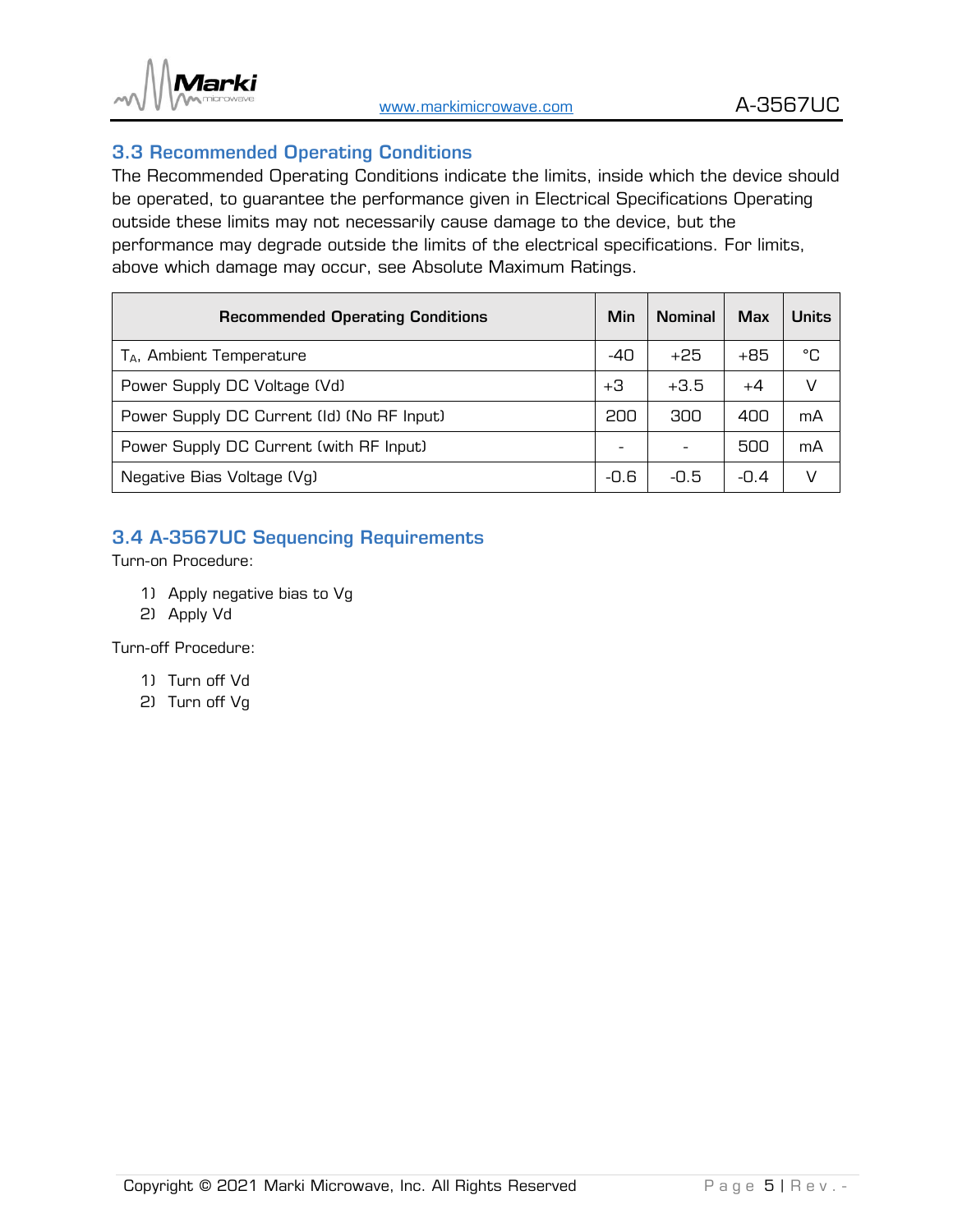

## <span id="page-5-0"></span>3.5 Electrical Specifications

The electrical specifications apply at  $T_A = +25^{\circ}C$  in a  $50\Omega$  system.

Min and Max limits apply only to our connectorized units and are guaranteed at  $T_A=+25^{\circ}$ C.

| Parameter                           | <b>Test Conditions</b>         | Frequency         | <b>Min</b> | <b>Typical</b> | <b>Units</b> |  |
|-------------------------------------|--------------------------------|-------------------|------------|----------------|--------------|--|
|                                     | 3.5V/-0.4V Bias                | $35 GHz - 67 GHz$ |            | 16             |              |  |
| Small Signal Gain                   | 3.5V/-0.5V Bias                | $35 GHz - 67 GHz$ | 13         | 18             |              |  |
|                                     | 3.5V/-0.6V Bias                | $35 GHz - 67 GHz$ |            | 19             |              |  |
| Input Return Loss                   |                                |                   |            | $-17$          | dВ           |  |
| Output Return Loss                  | 3.5V/-0.5V Bias                | $35 GHz - 67 GHz$ |            | $-15$          |              |  |
| Reverse Isolation                   |                                |                   |            | 44             |              |  |
| Saturated Output Power <sup>2</sup> | 3.5V/-0.5V Bias                | $35 GHz - 67 GHz$ | $+15$      | $+20$          | dBm          |  |
| Input IP3 (IIP3)                    | $3.5V/-0.5V,$<br>-20 dBm Input | $35 GHz - 67 GHz$ |            | 8              | dBm          |  |
| Output IP3 (OIP3)                   | Power                          |                   |            | 26             |              |  |
|                                     | $3.5V/-0.4V$                   |                   |            | 374            |              |  |
| Bias Requirements <sup>3</sup>      | $3.5V/-0.5V$                   |                   |            | 298            | mA           |  |
|                                     | $3.5V/-0.6V$                   |                   |            | 222            |              |  |
| Input Power for<br>Saturation       | $3.5V/-0.5V$                   | $35 GHz - 67 GHz$ |            | +5             | dBm          |  |

<sup>2</sup> Saturated Output Power measured with A-3567UC driver biased at 3.5V/-0.5V input to A-3567 DUT at specified bias condition. Input power to driver nominally 0dBm with 6dB attenuator, corresponding to +8dBm to +10dBm input power.

<sup>&</sup>lt;sup>3</sup> Bias conditions tested with no RF input power. Bias conditions presented as Vd/Vg.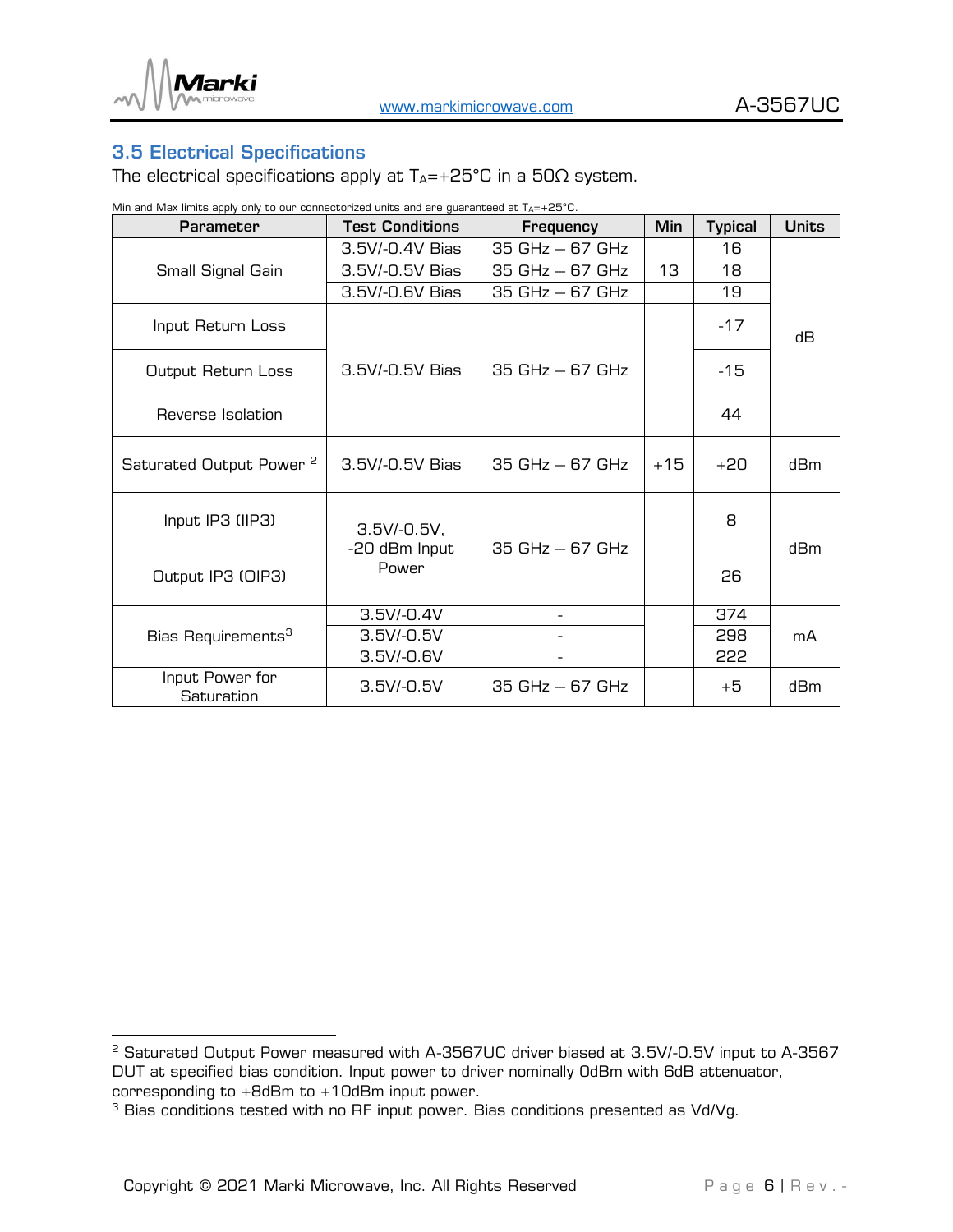

## <span id="page-6-0"></span>3.6 A-3567UC Typical Performance Plots

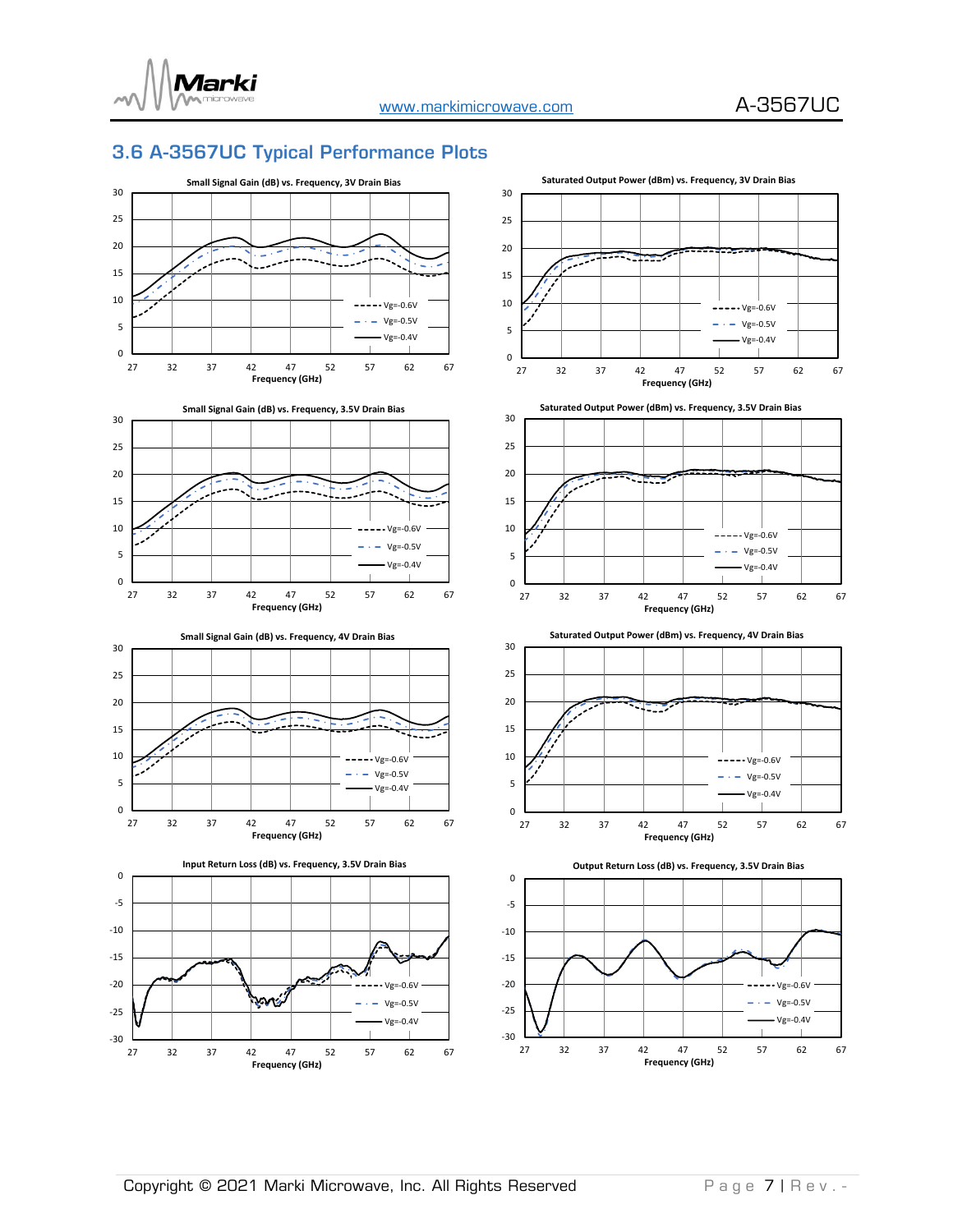

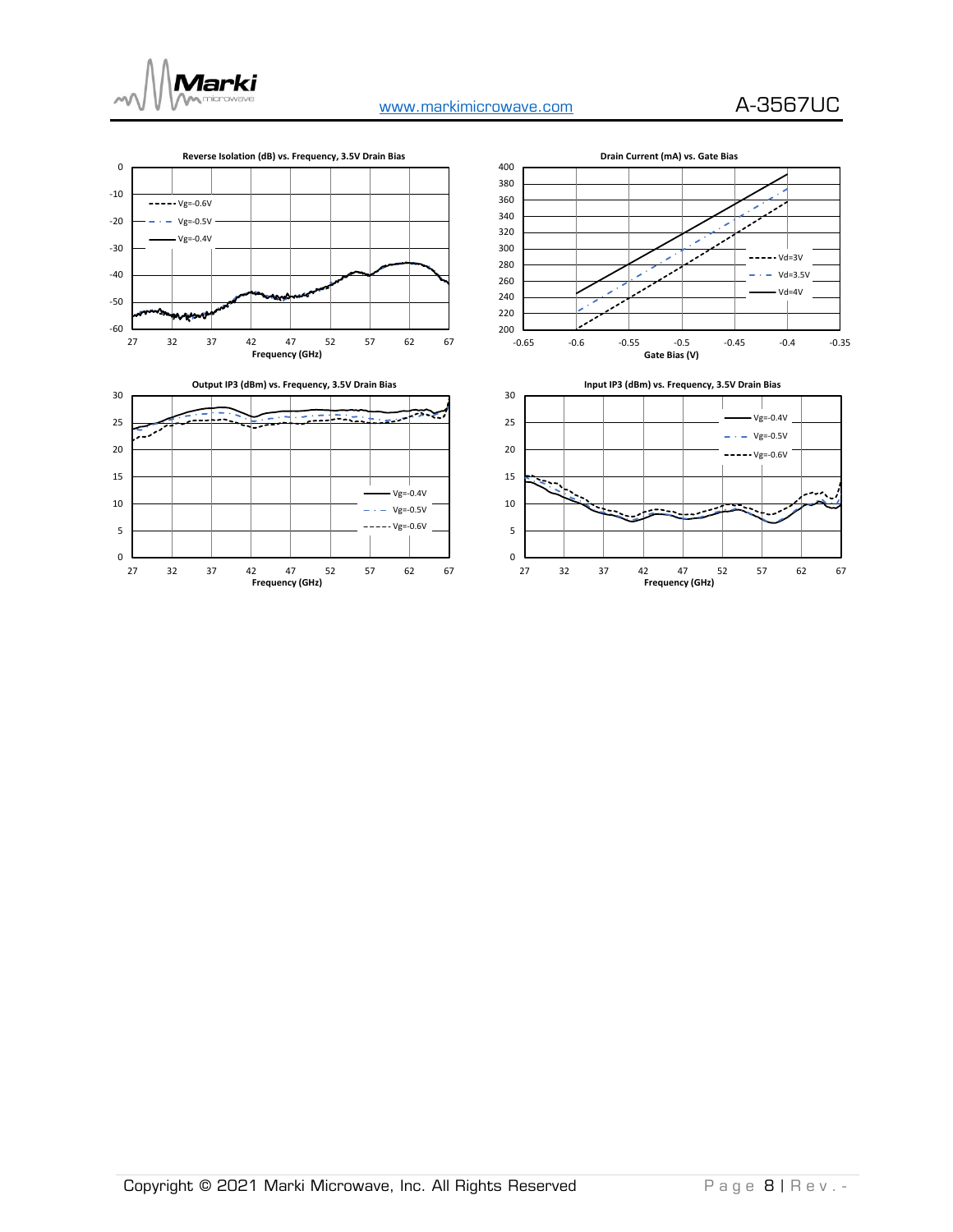

#### <span id="page-8-0"></span>3.7 MM1-1467LUB Mixer Performance with A-3567UC LO Driver<sup>4</sup>





Intentionally Left Blank



 $^4$  Data taken by driving MM1-1467LUB module LO port with A-3567UC module in Config A biased at 3.5V $_{\rm d}$  and -0.5V $_{\rm g}$ . Specified power is at input to A-3567UC driver. IF frequency 91MHz.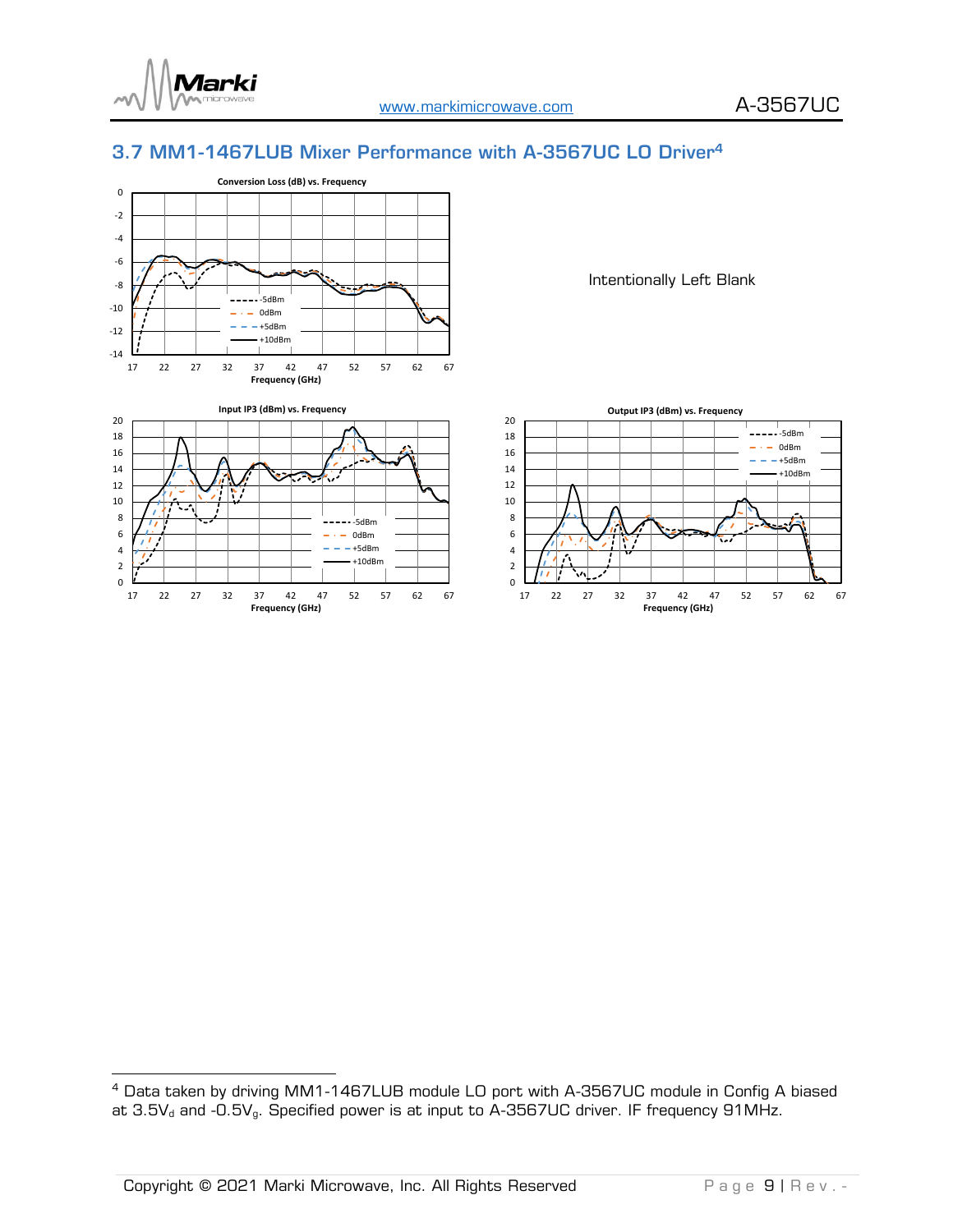

#### <span id="page-9-0"></span>3.8 MM1-1467HUB Mixer Performance with A-3567UC LO Driver<sup>5</sup>





Intentionally Left Blank



<sup>&</sup>lt;sup>5</sup> Data taken by driving MM1-1467HUB module LO port with A-3567UC module in Config A biased at 3.5V $_{\rm d}$  and -0.5V $_{\rm g}$ . Specified power is at input to A-3567UC driver. IF frequency 91MHz.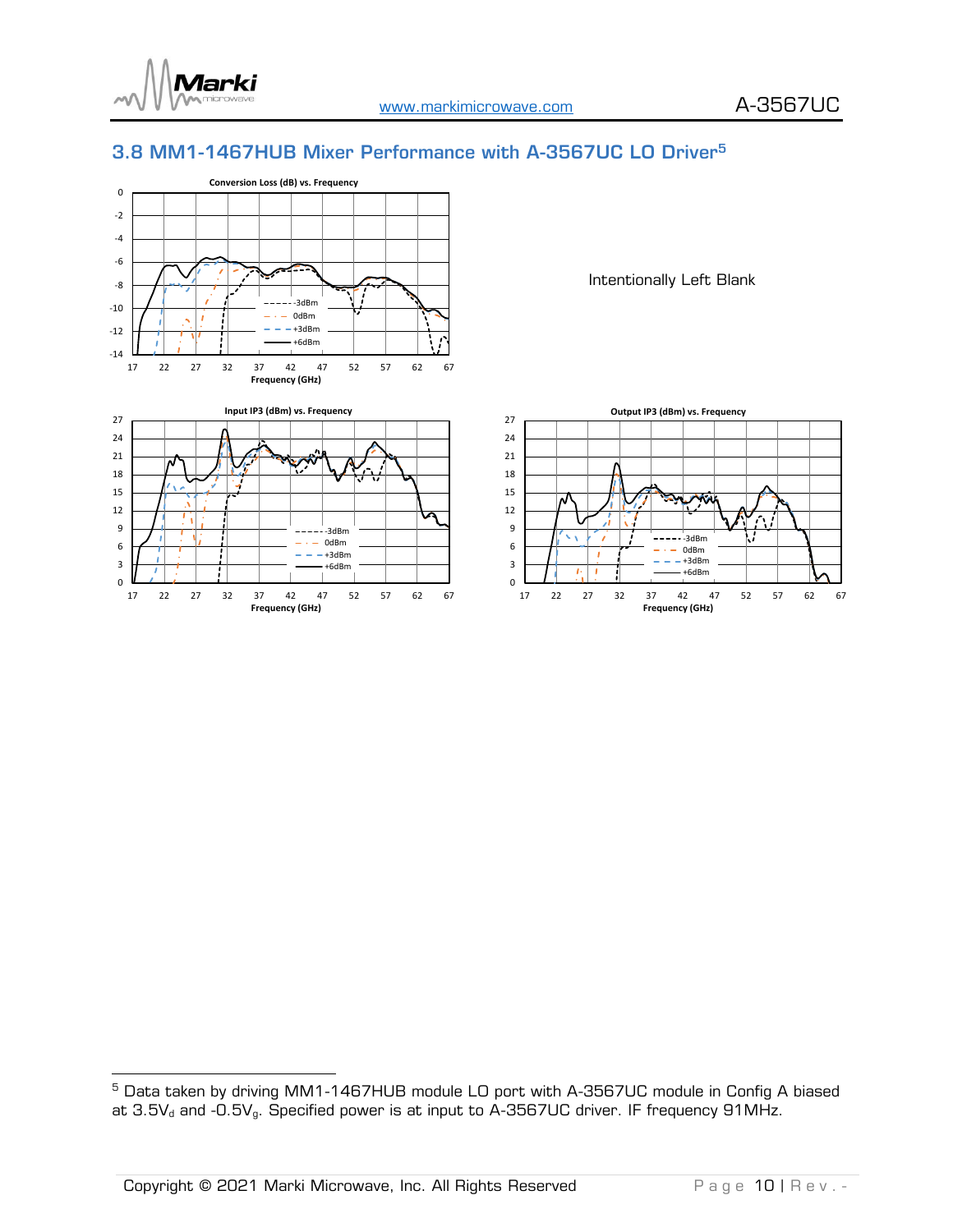

#### <span id="page-10-0"></span>3.9 MM1-1857HS Mixer Performance with A-3567UC LO Driver<sup>6</sup>





Intentionally Left Blank



 $^{\rm 6}$  Data taken by driving MM1-1857HS module LO port with A-3567UC module with a biased at 3.5V $_{\rm d}$  and -0.5V $_{\rm g}$ . Specified power is at input to A-3567UC driver. IF frequency 91MHz.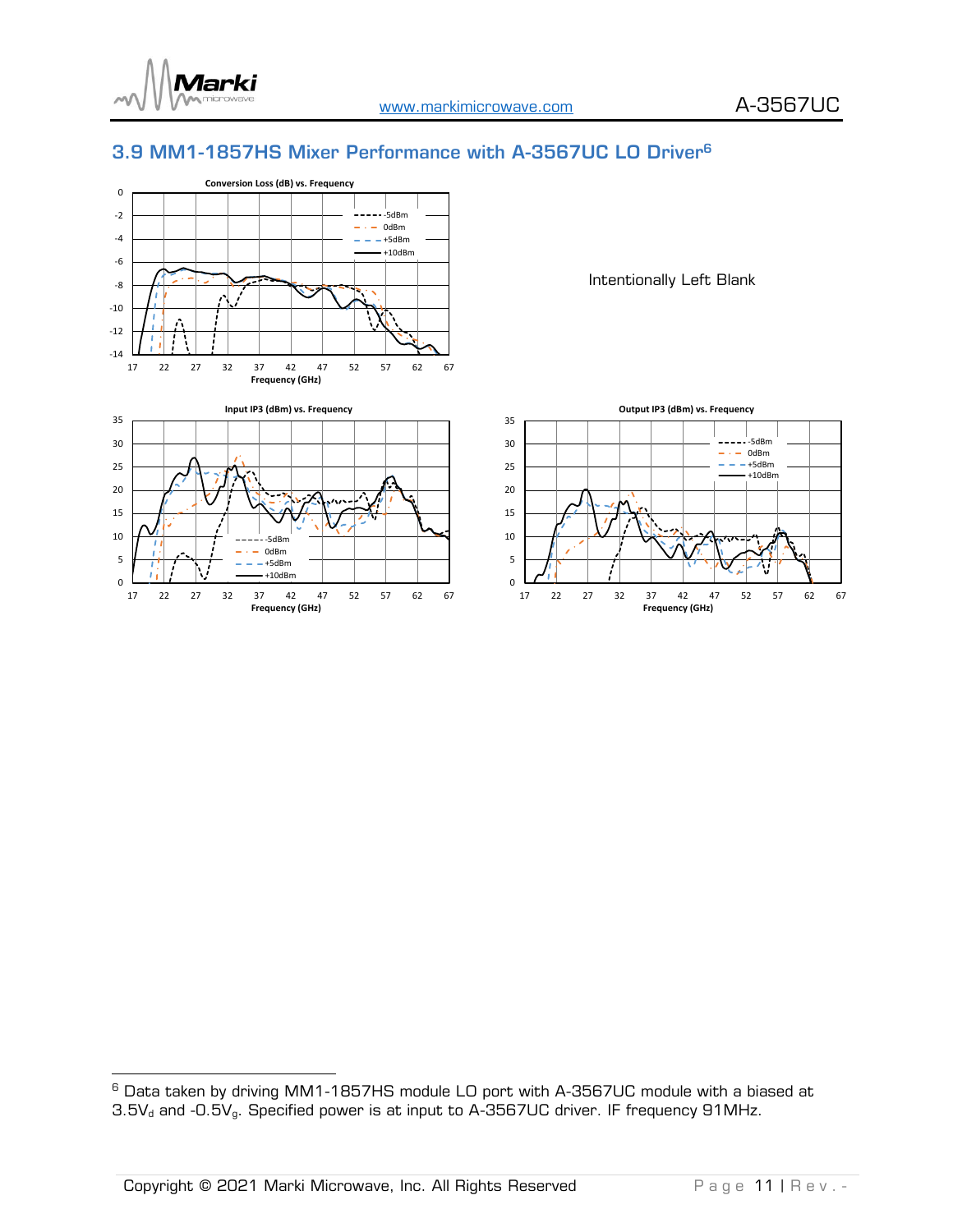

#### <span id="page-11-0"></span>3.10 MMIQ-1865HUB IQ Mixer Performance with A-3567UC LO Driver<sup>7</sup>



 $7$  Data taken by driving MMIQ-1465HUB module LO port with A-3567UC module biased at 3.5V<sub>d</sub> and -0.5Vg. Specified power is at input to A-3567UC driver. Combined I+Q frequency 91MHz.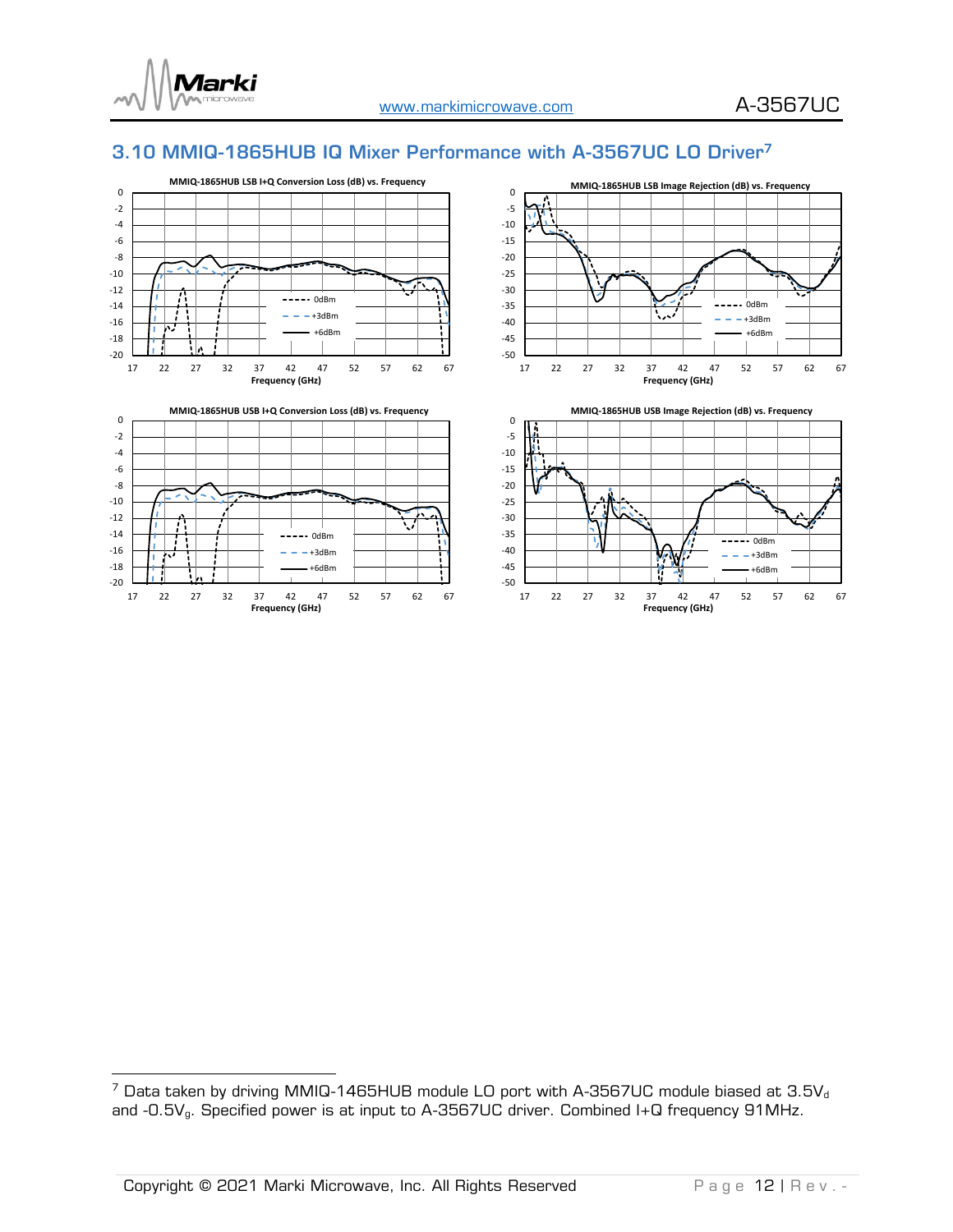

### <span id="page-12-0"></span>3.11 MMIQ-1865LUB IQ Mixer Performance with A-3567UC LO Driver<sup>8</sup>



 $^{\text{\tiny{\textregistered}}}$  Data taken by driving MMIQ-1465HUB module LO port with A-3567UC module biased at 3.5V $_{\text{\tiny{d}}}$ and -0.5V $_{\rm g}$ . Specified power is at input to A-3567UC driver. Combined I+Q frequency 91MHz.